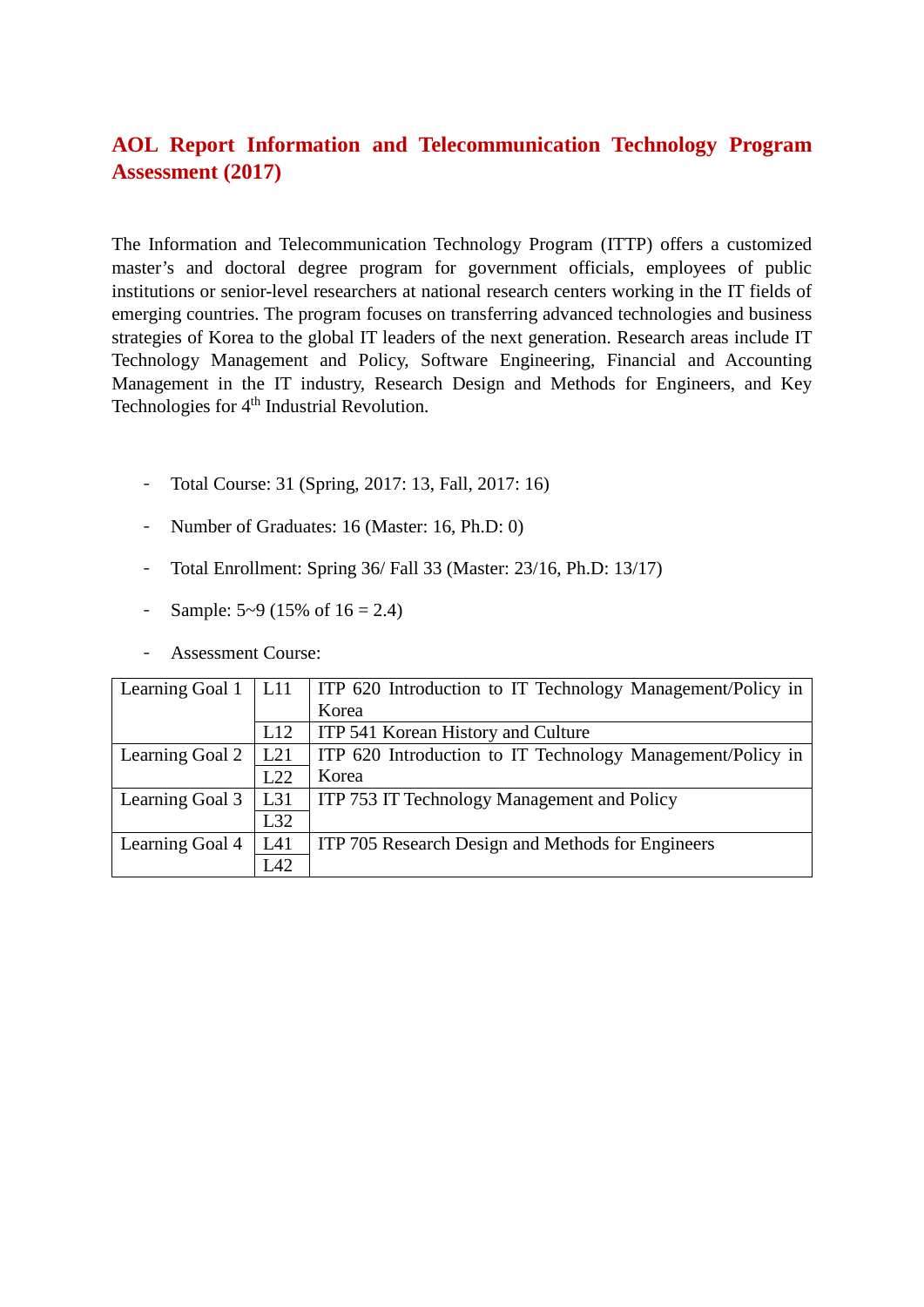# *Overview of Assessment*

| <b>ITTP Assessment: Learning Goal 1</b>                                                                                                                                                 |                                           |  |  |  |  |  |  |  |  |  |
|-----------------------------------------------------------------------------------------------------------------------------------------------------------------------------------------|-------------------------------------------|--|--|--|--|--|--|--|--|--|
| <b>Global Understanding</b>                                                                                                                                                             |                                           |  |  |  |  |  |  |  |  |  |
| Our graduates learn to view the world in various aspects                                                                                                                                |                                           |  |  |  |  |  |  |  |  |  |
| <b>Learning Objectives</b>                                                                                                                                                              | <b>Method and Sample</b>                  |  |  |  |  |  |  |  |  |  |
| (L11) Our graduates understand global business issues and Course-embedded survey<br>relate current and potential upcoming issues to emerging<br>technology development in their country | ITP $620(N=8)$                            |  |  |  |  |  |  |  |  |  |
| (L12) Our graduates have multi-cultural understanding to<br>make new global relations and actively cooperate with<br>various people from all over the world                             | Course-embedded survey<br>$ITP 541 (N=5)$ |  |  |  |  |  |  |  |  |  |
| Survey conducted to evaluate performance levels of students<br>* 1 (Fails to Meet Expectations) 2 (Meets Expectations) 3 (Exceeds Expectations)                                         |                                           |  |  |  |  |  |  |  |  |  |

# **ITTP Assessment: Learning Goal 2 Leadership and Innovation Management**

*Our graduates use team building and high-performance management behaviors to lead a government task successfully in competitive environment*

| environment                                                                                                                                                                                                                                                 |                                           |  |  |  |  |  |  |
|-------------------------------------------------------------------------------------------------------------------------------------------------------------------------------------------------------------------------------------------------------------|-------------------------------------------|--|--|--|--|--|--|
| <b>Learning Objectives</b>                                                                                                                                                                                                                                  | <b>Method and Sample</b>                  |  |  |  |  |  |  |
| (L21) Our graduates have high-performance leadership skill<br>for effectively managing members in their government to deal<br>with organizational challenges                                                                                                | Course-embedded survey<br>ITP 620 $(N=8)$ |  |  |  |  |  |  |
| (L22) Our graduates have thorough understanding of Course-embedded survey<br>fundamental theories in innovation studies and are able to $\vert$ ITP 620 (N=8)<br>understand the mechanism of innovation management in<br>technology and government projects |                                           |  |  |  |  |  |  |
| Survey conducted to evaluate performance levels of students<br>$\blacksquare$<br>* 1 (Fails to Meet Expectations) 2 (Meets Expectations) 3 (Exceeds Expectations)                                                                                           |                                           |  |  |  |  |  |  |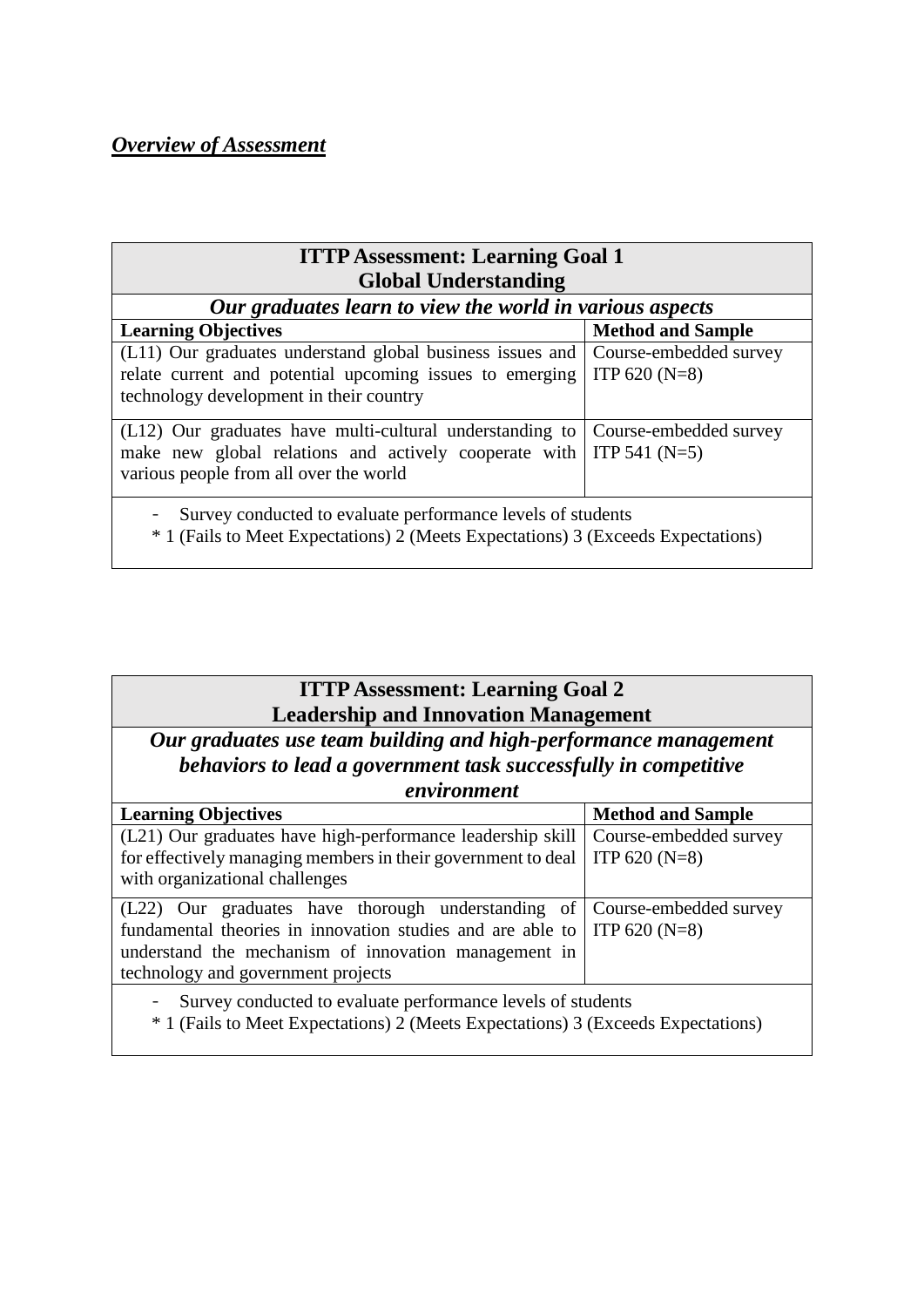# **ITTP Assessment: Learning Goal 3 Domain Expertise in IT Management**

*Our graduates develop professional knowledge and exhibit professional competencies in IT management*

| <b>Learning Objectives</b>                                                       | <b>Method and Sample</b> |  |  |  |  |  |  |  |  |
|----------------------------------------------------------------------------------|--------------------------|--|--|--|--|--|--|--|--|
| (L31) Our graduates build specific knowledge of IT Course-embedded survey        |                          |  |  |  |  |  |  |  |  |
| management and understand key issues                                             | ITP 753 $(N=9)$          |  |  |  |  |  |  |  |  |
|                                                                                  |                          |  |  |  |  |  |  |  |  |
| (L32) Our graduates apply domain expertise to various                            | Course-embedded survey   |  |  |  |  |  |  |  |  |
| business problems in IT management                                               | ITP 753 $(N=9)$          |  |  |  |  |  |  |  |  |
|                                                                                  |                          |  |  |  |  |  |  |  |  |
| Survey conducted to evaluate performance levels of students<br>$\sim$            |                          |  |  |  |  |  |  |  |  |
| * 1 (Fails to Meet Expectations) 2 (Meets Expectations) 3 (Exceeds Expectations) |                          |  |  |  |  |  |  |  |  |

| <b>ITTP Assessment: Learning Goal 4</b><br><b>Strategic &amp; Cross-disciplinary Competency</b>                                                           |                                           |  |  |  |  |  |  |  |  |
|-----------------------------------------------------------------------------------------------------------------------------------------------------------|-------------------------------------------|--|--|--|--|--|--|--|--|
| Our graduates are able to strategically analyze business cases and integrate<br>different disciplines in solving business problems in government projects |                                           |  |  |  |  |  |  |  |  |
| <b>Learning Objectives</b><br><b>Method and Sample</b>                                                                                                    |                                           |  |  |  |  |  |  |  |  |
| (L41) Our graduates use appropriate analytical techniques to<br>solve business problems and demonstrate the ability of sound<br>business judgment         | Course-embedded survey<br>ITP 705 $(N=9)$ |  |  |  |  |  |  |  |  |
| (L42) Our graduates synthesize different discipline areas                                                                                                 | Course-embedded survey<br>ITP 705 $(N=9)$ |  |  |  |  |  |  |  |  |
| Survey conducted to evaluate performance levels of students<br>* 1 (Fails to Meet Expectations) 2 (Meets Expectations) 3 (Exceeds Expectations)           |                                           |  |  |  |  |  |  |  |  |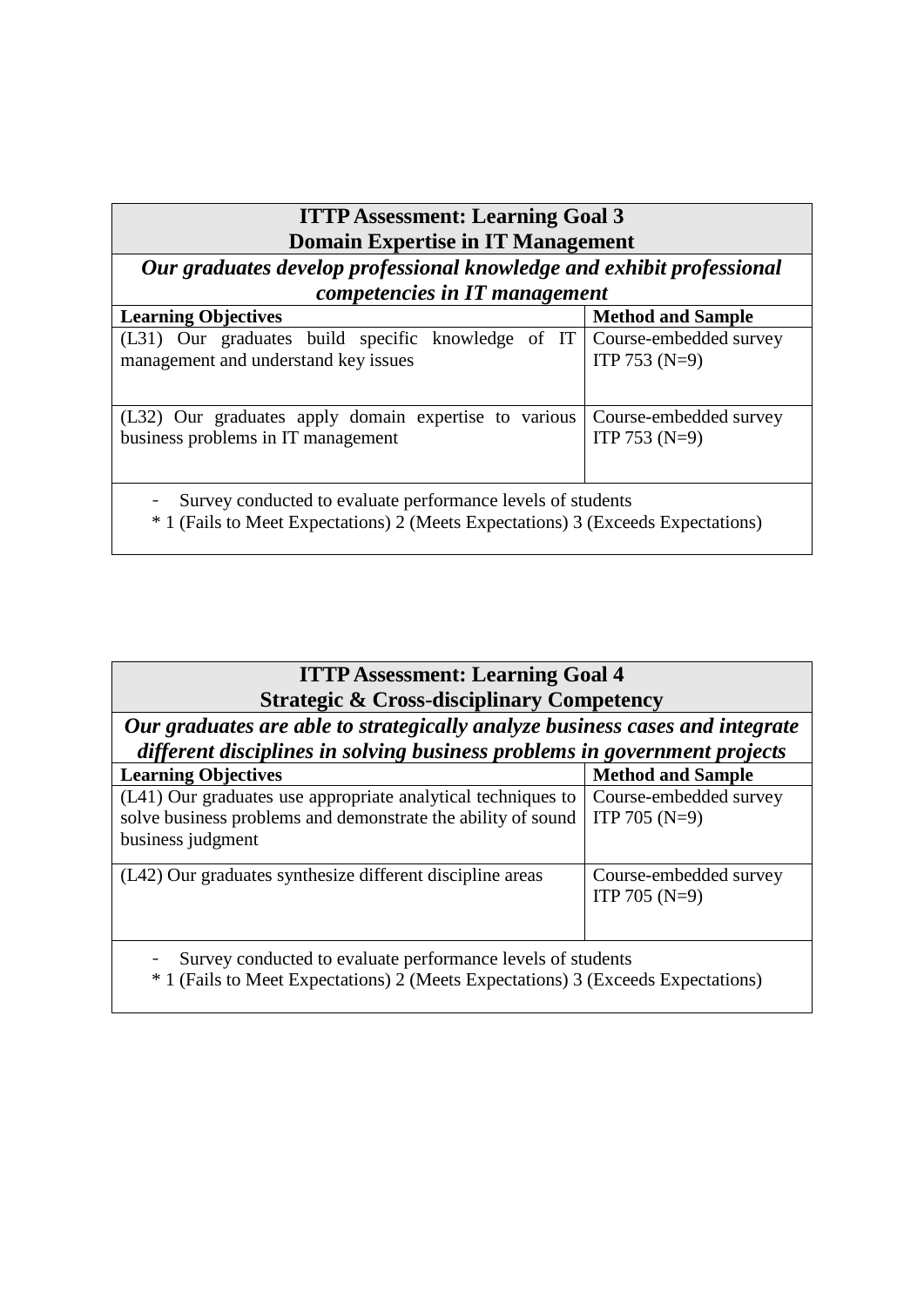# *Data Analysis and Results*

| Learning Goal 1: Global Understanding<br>Course-embedded survey |                |                |                |                |                |                |                |  |  |
|-----------------------------------------------------------------|----------------|----------------|----------------|----------------|----------------|----------------|----------------|--|--|
| Student                                                         | L11            |                |                |                | L12            |                |                |  |  |
| Number                                                          | T <sub>1</sub> | T <sub>2</sub> | T <sub>3</sub> | T <sub>4</sub> | T <sub>1</sub> | T <sub>2</sub> | T <sub>3</sub> |  |  |
|                                                                 | $\overline{2}$ | $\overline{2}$ | $\overline{2}$ | $\overline{2}$ | 3              | 3              | 3              |  |  |
| $\overline{2}$                                                  | 3              | 3              | 3              | 3              | $\overline{2}$ | $\overline{2}$ | 3              |  |  |
| 3                                                               | 3              | 3              | $\overline{2}$ | $\overline{2}$ | $\overline{2}$ | $\overline{2}$ | $\overline{2}$ |  |  |
| $\overline{4}$                                                  | 3              | $\overline{2}$ | $\overline{2}$ | 3              | $\overline{2}$ | $\overline{2}$ | $\overline{2}$ |  |  |
| 5                                                               | $\overline{2}$ | 3              | $\overline{2}$ | $\overline{2}$ | $\overline{2}$ | $\overline{2}$ | $\overline{2}$ |  |  |
| 6                                                               | $\overline{2}$ | $\overline{2}$ | 3              | 3              |                |                |                |  |  |
| 7                                                               | 3              | 3              | 3              | 3              |                |                |                |  |  |
| 8                                                               | $\overline{2}$ | $\overline{2}$ | $\overline{2}$ | $\overline{2}$ |                |                |                |  |  |
| 3 point total                                                   | $\overline{4}$ | $\overline{4}$ | 3              | $\overline{4}$ | 1              | 1              | $\overline{2}$ |  |  |
| 2 point total                                                   | $\overline{4}$ | $\overline{4}$ | 5              | $\overline{4}$ | $\overline{4}$ | $\overline{4}$ | 3              |  |  |
| 1 point total                                                   | $\overline{0}$ | $\overline{0}$ | $\overline{0}$ | $\theta$       | $\theta$       | $\overline{0}$ | $\theta$       |  |  |
| Mean                                                            | 2.5            | 2.5            | 2.375          | 2.5            | 2.2            | 2.2            | 2.4            |  |  |
| <b>Overall Mean</b>                                             |                |                | 2.469          |                |                | 2.267          |                |  |  |

| Learning Goal 2: Leadership and Innovation Management |                |                |                |                |                |                |                |                |                |  |
|-------------------------------------------------------|----------------|----------------|----------------|----------------|----------------|----------------|----------------|----------------|----------------|--|
| Course-embedded survey                                |                |                |                |                |                |                |                |                |                |  |
| Student                                               | L21            |                |                |                |                | L22            |                |                |                |  |
| Number                                                | T1             | T2             | T <sub>3</sub> | T <sub>4</sub> | T <sub>5</sub> | T1             | T2             | T <sub>3</sub> | T <sub>4</sub> |  |
|                                                       | 3              | 3              | 3              | $\overline{2}$ | $\overline{2}$ | $\overline{2}$ | $\overline{2}$ | $\overline{2}$ | $\overline{2}$ |  |
| $\overline{2}$                                        | $\overline{2}$ | 3              | 3              | 3              | 3              | $\overline{3}$ | 3              | 3              | 3              |  |
| 3                                                     | 3              | $\overline{2}$ | $\overline{2}$ | $\overline{2}$ | $\overline{2}$ | $\overline{2}$ | $\overline{2}$ | $\overline{2}$ | $\overline{2}$ |  |
| 4                                                     | $\overline{2}$ | $\overline{2}$ | $\overline{2}$ | 3              | $\overline{2}$ | $\overline{2}$ | $\overline{2}$ | 3              | $\overline{2}$ |  |
| 5                                                     | $\overline{2}$ | 3              | $\overline{2}$ | $\overline{2}$ | 3              | $\overline{2}$ | $\overline{2}$ | 3              | $\overline{2}$ |  |
| 6                                                     | $\overline{2}$ | $\overline{2}$ | 3              | $\overline{2}$ | 3              | $\overline{2}$ | 3              | 3              | 3              |  |
|                                                       | 3              | 3              | 3              | 3              | 3              | $\overline{2}$ | $\overline{2}$ | 3              | 3              |  |
| 8                                                     | $\overline{2}$ | 3              | $\overline{2}$ | 3              | $\overline{2}$ | $\overline{2}$ | 3              | $\overline{2}$ | $\overline{2}$ |  |
| 3 point total                                         | 3              | 5              | $\overline{4}$ | 4              | $\overline{4}$ | 1              | 3              | 5              | 3              |  |
| 2 point total                                         | 5              | 3              | $\overline{4}$ | 4              | $\overline{4}$ | 7              | 5              | 3              | 5              |  |
| 1 point total                                         | $\theta$       | $\theta$       | $\theta$       | $\Omega$       | $\Omega$       | $\Omega$       | $\theta$       | $\theta$       | $\Omega$       |  |
| Mean                                                  | 2.375          | 2.625          | 2.5            | 2.5            | 2.5            | 2.125          | 2.375          | 2.625          | 2.375          |  |
| <b>Overall Mean</b>                                   |                |                | 2.4            |                |                | 2.574          |                |                |                |  |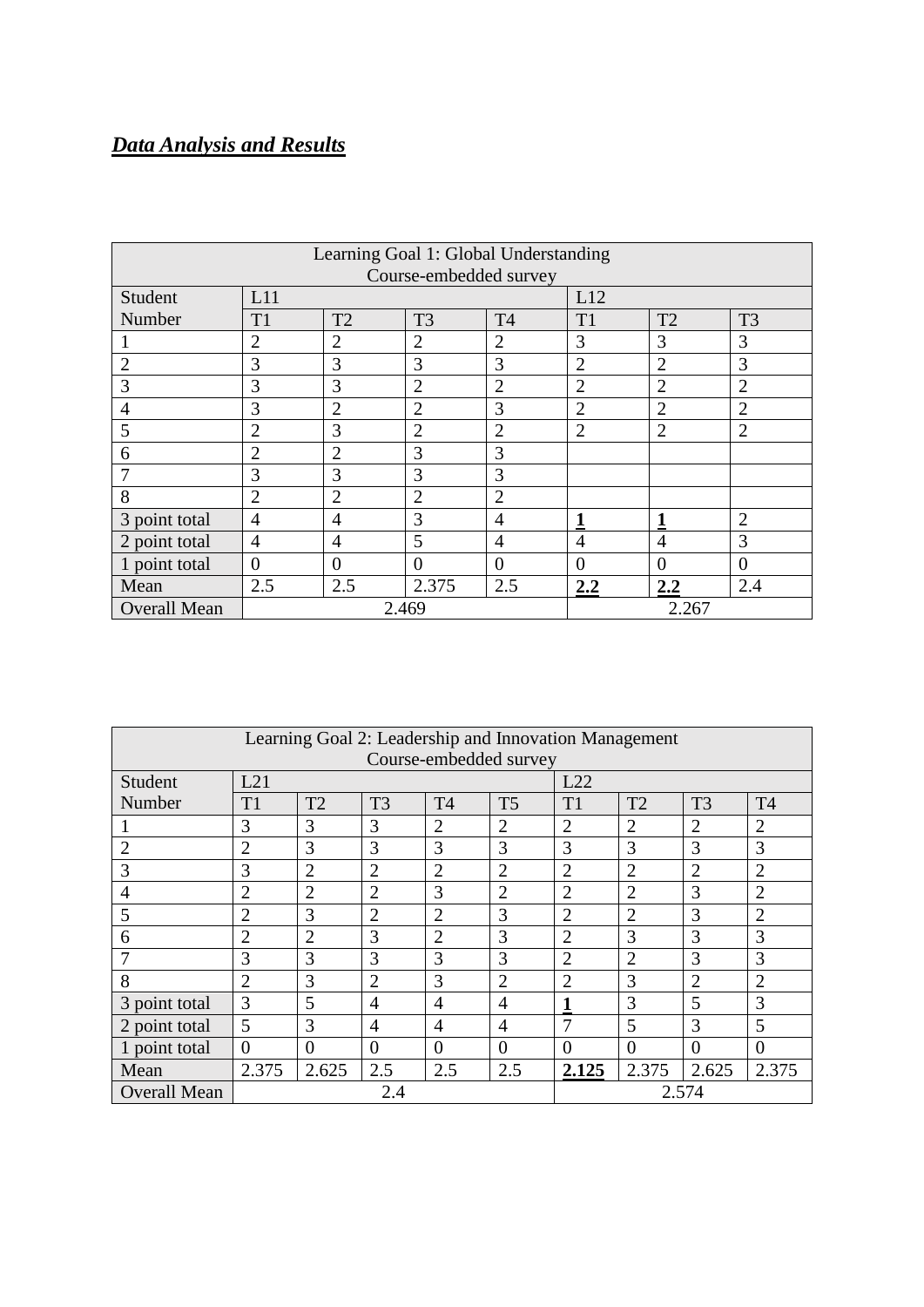| Learning Goal 3: Domain Expertise in IT Management |                |                |                      |                |  |  |  |  |  |  |  |
|----------------------------------------------------|----------------|----------------|----------------------|----------------|--|--|--|--|--|--|--|
| Course-embedded survey                             |                |                |                      |                |  |  |  |  |  |  |  |
| Student                                            | L31            |                | L32                  |                |  |  |  |  |  |  |  |
| Number                                             | T1             | T <sub>2</sub> | T1<br>T <sub>2</sub> |                |  |  |  |  |  |  |  |
|                                                    | $\overline{2}$ | 3              | $\overline{2}$       | $\overline{2}$ |  |  |  |  |  |  |  |
| $\overline{2}$                                     | 3              | 3              | 3                    | 3              |  |  |  |  |  |  |  |
| 3                                                  | 3              | 3              | 3                    | $\overline{2}$ |  |  |  |  |  |  |  |
| $\overline{4}$                                     | 3              | 3              | 3                    | $\overline{2}$ |  |  |  |  |  |  |  |
| 5                                                  | $\overline{2}$ | $\overline{2}$ | $\overline{2}$       | $\overline{2}$ |  |  |  |  |  |  |  |
| 6                                                  | $\overline{2}$ | $\overline{2}$ | $\overline{2}$       | $\overline{2}$ |  |  |  |  |  |  |  |
| 7                                                  | $\overline{2}$ | 3              | $\overline{2}$       | $\overline{2}$ |  |  |  |  |  |  |  |
| 8                                                  | $\overline{2}$ | $\overline{2}$ | $\overline{2}$       | $\overline{2}$ |  |  |  |  |  |  |  |
| 9                                                  | 3              | $\overline{2}$ | $\overline{2}$       | $\overline{2}$ |  |  |  |  |  |  |  |
| 3 point total                                      | $\overline{4}$ | 5              | 3                    |                |  |  |  |  |  |  |  |
| 2 point total                                      | 5              | 4              | 6                    | 8              |  |  |  |  |  |  |  |
| 1 point total                                      | $\overline{0}$ | $\Omega$       | $\Omega$             | $\overline{0}$ |  |  |  |  |  |  |  |
| Mean                                               | 2.444          | 2.555          | 2.333                | 2.111          |  |  |  |  |  |  |  |
| <b>Overall Mean</b>                                |                | 2.5            |                      | 2.2            |  |  |  |  |  |  |  |

| Learning Goal 4: Strategic & Cross-disciplinary Competency |                |                |                |                |                |                |                |                |                |                |                |                |                |
|------------------------------------------------------------|----------------|----------------|----------------|----------------|----------------|----------------|----------------|----------------|----------------|----------------|----------------|----------------|----------------|
| Course-embedded survey                                     |                |                |                |                |                |                |                |                |                |                |                |                |                |
| Student                                                    | L41            |                |                |                |                |                |                | L42            |                |                |                |                |                |
| Number                                                     | T1             | T <sub>2</sub> | T <sub>3</sub> | T <sub>4</sub> | T <sub>5</sub> | T <sub>6</sub> | T7             | T1             | T <sub>2</sub> | T <sub>3</sub> | T <sub>4</sub> | T <sub>5</sub> | T <sub>6</sub> |
|                                                            | 2              | 3              | 3              | $\overline{2}$ | $\overline{2}$ | 3              | $\overline{2}$ | $\overline{2}$ | 3              | $\overline{2}$ | 3              | 3              | $\overline{2}$ |
| $\overline{2}$                                             | 3              | $\overline{2}$ | 3              | 1              | 1              | $\overline{2}$ | $\overline{2}$ | $\overline{2}$ | 3              | $\overline{2}$ | $\overline{2}$ | $\overline{2}$ | 3              |
| 3                                                          | 3              | $\overline{2}$ | $\overline{2}$ | $\overline{2}$ | 3              | 3              | 3              | 3              | 3              | $\overline{2}$ | 3              | 3              | 3              |
| 4                                                          | $\overline{2}$ | 3              | $\overline{2}$ | $\overline{2}$ | $\overline{2}$ | $\overline{2}$ | 3              | 3              | 3              | $\overline{2}$ | 3              | 3              | 3              |
| 5                                                          | 3              | 3              | 3              | $\overline{2}$ | $\overline{2}$ | 3              | 3              | 3              | $\overline{2}$ | 3              | $\overline{2}$ | 3              | 3              |
| 6                                                          | 3              | $\overline{2}$ | 3              | 3              | 3              | $\overline{2}$ | $\overline{2}$ | 3              | 3              | 3              | 3              | 3              | 3              |
| 7                                                          | 3              | 3              | 3              | 3              | 3              | 3              | 3              | 3              | 3              | 3              | 3              | 3              | 3              |
| 8                                                          | 3              | $\overline{2}$ | $\overline{2}$ | 3              | $\overline{2}$ | 3              | $\overline{2}$ | $\overline{2}$ | $\overline{2}$ | $\overline{2}$ | $\overline{2}$ | $\overline{2}$ | $\overline{2}$ |
| 9                                                          | $\overline{2}$ | $\overline{2}$ | $\overline{2}$ | $\overline{2}$ | $\overline{2}$ | $\overline{2}$ | $\overline{2}$ | $\overline{2}$ | $\overline{2}$ | $\overline{2}$ | $\overline{2}$ | $\overline{2}$ | $\overline{2}$ |
| 3 point total                                              | 6              | $\overline{4}$ | 5              | 3              | 3              | 5              | $\overline{4}$ | 5              | 6              | 3              | 5              | 6              | 6              |
| 2 point total                                              | 3              | 5              | 4              | 5              | 5              | 4              | 5              | $\overline{4}$ | 3              | 5              | 4              | 3              | 3              |
| point total                                                | $\overline{0}$ | $\Omega$       | $\Omega$       | 1              |                | $\overline{0}$ | $\theta$       | $\Omega$       | $\overline{0}$ | $\theta$       | $\theta$       | $\Omega$       | $\theta$       |
| Mean                                                       | 2.6            | 2.4            | 2.5            | 2.2            | 2.2            | 2.5            | 2.4            | 2.5            | 2.6            | 2.3            | 2.5            | 2.6            | 2.6            |
| <b>Overall Mean</b>                                        |                | 2.4            |                |                |                |                | 2.574          |                |                |                |                |                |                |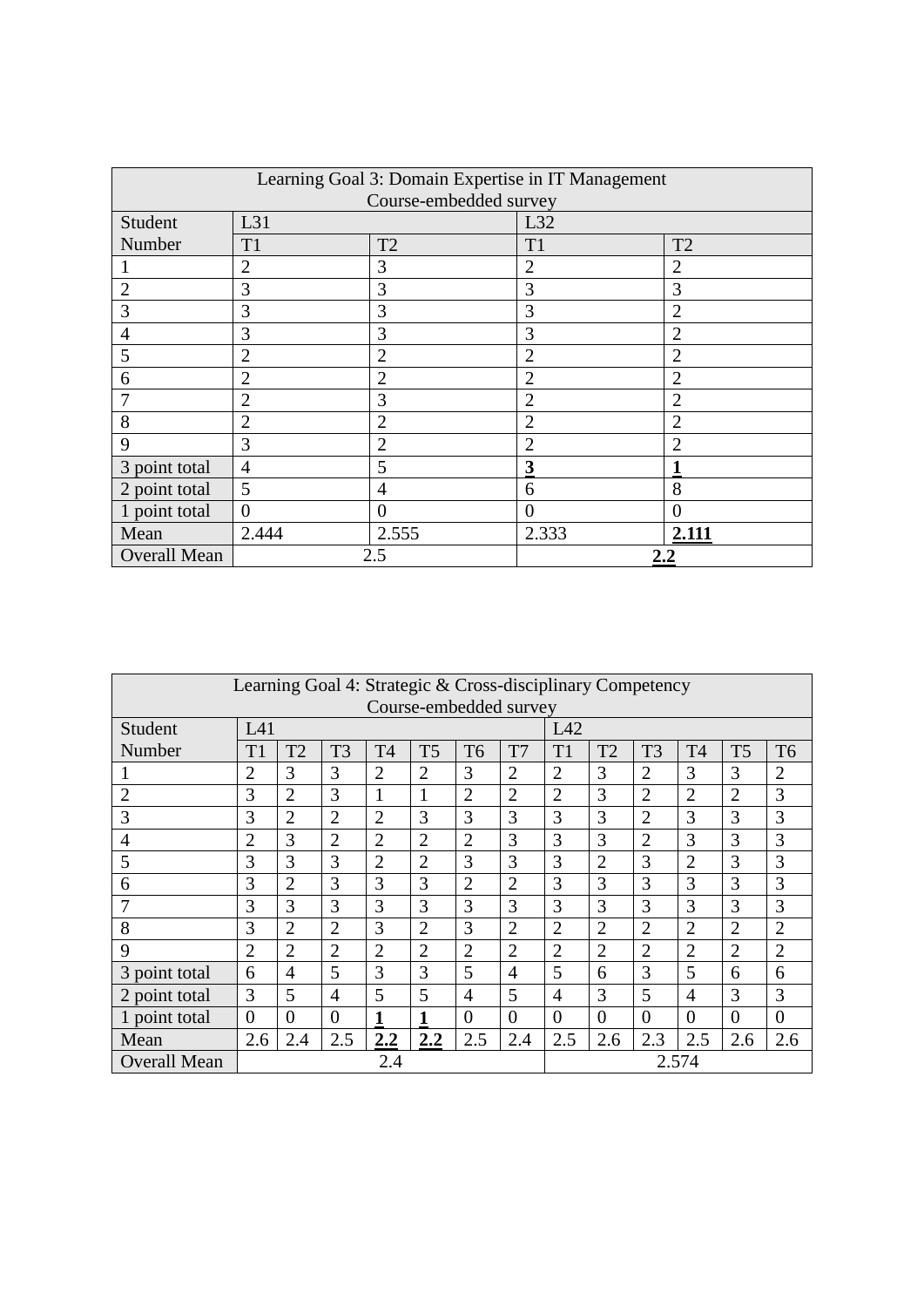## *Interpretation of Results and Comments*

### **Learning Goal 1 – Objective 1 (L11)**

The overall mean for L11 is 2.469. The results show that the graduates have a satisfactory understanding of global business issues and how to relate current issues to emerging technological developments in their respective countries. In particular, the average scores for Traits 1, 2, and 4 are 2.5, indicating that the graduates have a firm grasp on how to understand and analyze global issues as well as cultural differences between nations. However, the average score for Trait 3 'Ability to apply analysis to global business situation' is 2.375, showing room for improvement.

## **Learning Goal 1 – Objective 2 (L12)**

The overall mean for L12 is 2.267. The results show that the graduates have a multi-cultural understanding to make new global relations and know how to actively cooperate with various people from different countries around the world. However, L12 shows relatively lower scores compared to other Learning Goals. In particular, the average scores for Traits 1 and 2 were 2.2, suggesting that the graduates seem to have a satisfactory understanding of global relations and global manners. The average score for Trait 3 was highest at 2.4, signaling that the graduates have developed great communication skills. Therefore, the score of L12 can be improved if the program/course focus more on understanding global relations (T1) and global manners (T2).

### **Learning Goal 2 – Objective 1 (L21)**

The overall mean for L21 is 2.5. The results show that the graduates have obtained highperformance leadership skills for effectively managing members in their respective organizations to deal with organizational challenges. Specifically, the average scores for Traits 3, 4, and 5 are 2.5, showing that the graduates have obtained satisfactory conflict management and problem solving skills, focus on goals, and multitasking abilities. The average score for Trait 1 is lowest at 2.375, showing there is room for improvement in graduates' confidence in various endeavors. The average score for Trait 2 is highest at 2.625, showing that the graduates have developed great interpersonal skills while enrolling in the program.

### **Learning Goal 2 – Objective 2 (L22)**

The overall mean for L22 is 2.375. This signals that the graduates have an understanding of fundamental innovation theories and are able to understand the mechanisms of innovation management in technology and government projects. In particular, the average scores for Traits 2 and 4 are 2.375, showing that the graduates have an understanding of how to apply innovation theories and have satisfactory knowledge in their respective research areas. However, the average score for Trait 1 is lowest at 2.125, signaling a room for improvement in graduates' understanding of innovation management theories. The average score for Trait 3 is highest at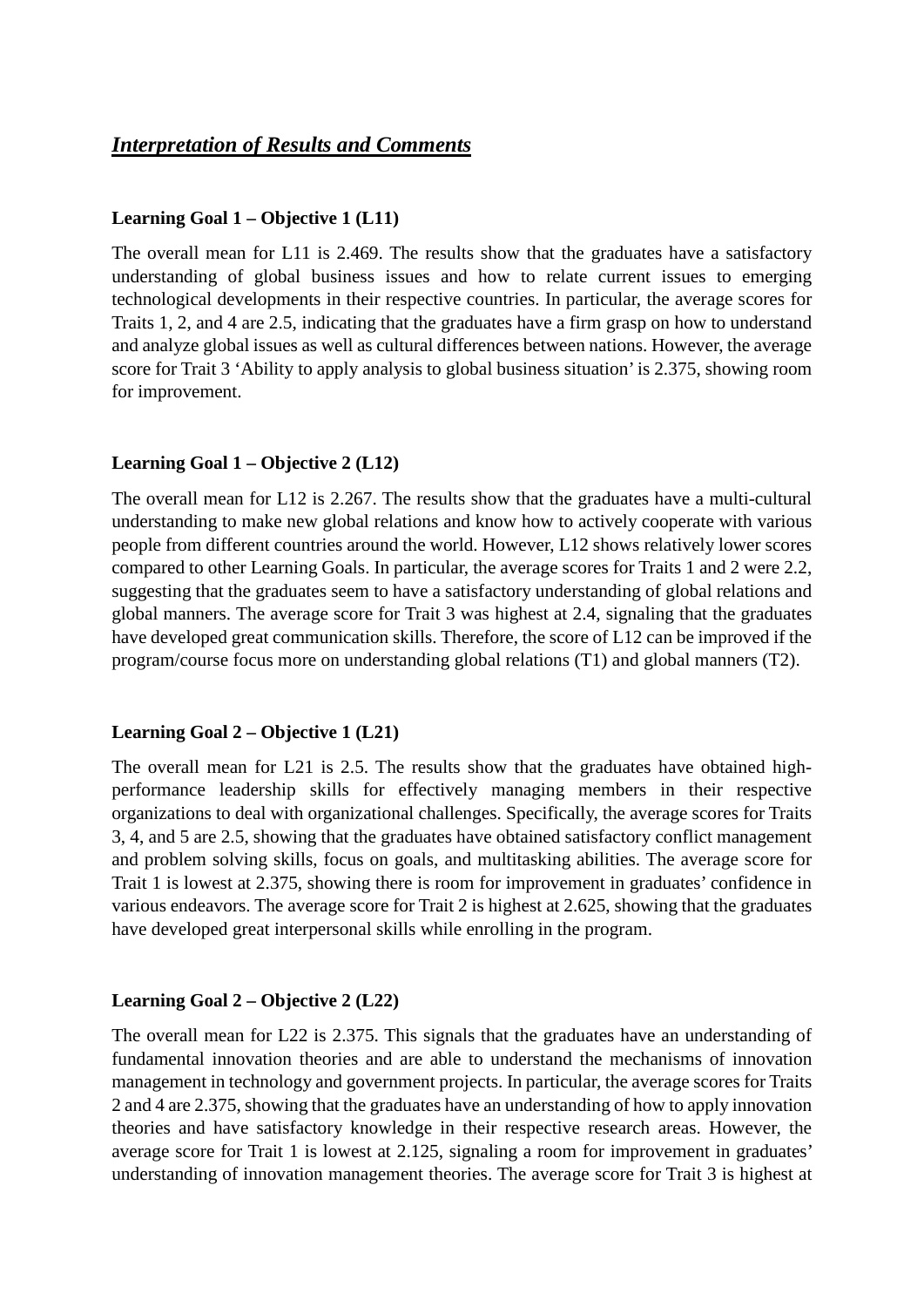2.625, suggesting that the graduates have learned how to apply appropriate tools in research. Therefore, the results suggest that if more thorough theoretical training is provided to students, application of theory (T2), proper use of research tools (T3), and knowledge on current research trend (T4) should be improved more.

#### **Learning Goal 3 – Objective 1 (L31)**

The overall mean for L31 is 2.5. This shows that the graduates have built specific knowledge of IT management and understood key issues in the field. Specifically, the average score for Trait 1 is 2.4, showing that the graduates have gained knowledge on how the IT industry operates. In addition, the average score for Trait 2 is 2.5, signaling that the graduates have developed a thorough understanding of the key issues in IT business environment.

### **Learning Goal 3 – Objective 2 (L32)**

The overall mean for L32 is 2.2. This signals that the graduates know how to apply domain expertise to various business problems in IT management. Specifically, the average score for Trait 1 is 2.3, showing that the graduates have a satisfactory understanding of how to apply IT industry knowledge to specific problems they encounter in the field. Furthermore, the average score for Trait 2 is 2.1, which suggests that although the graduates have gained the ability to recommend solutions to problems using a structured approach, there is room for improvement. The average score of Trait 2 is lowest among all the Traits of the program, so application of problems and providing the solution in business problems in IT management should be balanced

#### **Learning Goal 4 – Objective 1 (L41)**

The overall mean for L41 is 2.4. This signals that the graduates can use appropriate analytical techniques to solve business problems and demonstrate the ability of sound business judgment. In particular, the average score for Trait 1 is highest at 2.6, suggesting that the graduates display great aptitude at detecting problems. The average scores for Traits 3 and 6 are 2.5, showing that the graduates know how to apply strategic analytical tools to problems and perform logical analysis. Moreover, the average scores for Traits 2 and 7 are 2.4, signaling that the graduates have a good grasp of factual knowledge of their fields and show sound business judgment. However, the average scores for Traits 4 and 5 are lowest at 2.2, which suggests that the graduates' ability to perform qualitative and quantitative analysis, as well as use advance analytical techniques requires improvement.

#### **Learning Goal 4 – Objective 2 (L42)**

The overall mean for L42 is 2.574. The results suggest that the graduates have developed the ability to synthesize different academic disciplines. In particular, the average scores for Traits 2, 5, and 6 are highest at 2.6, showing that the graduates understand how to manage problems